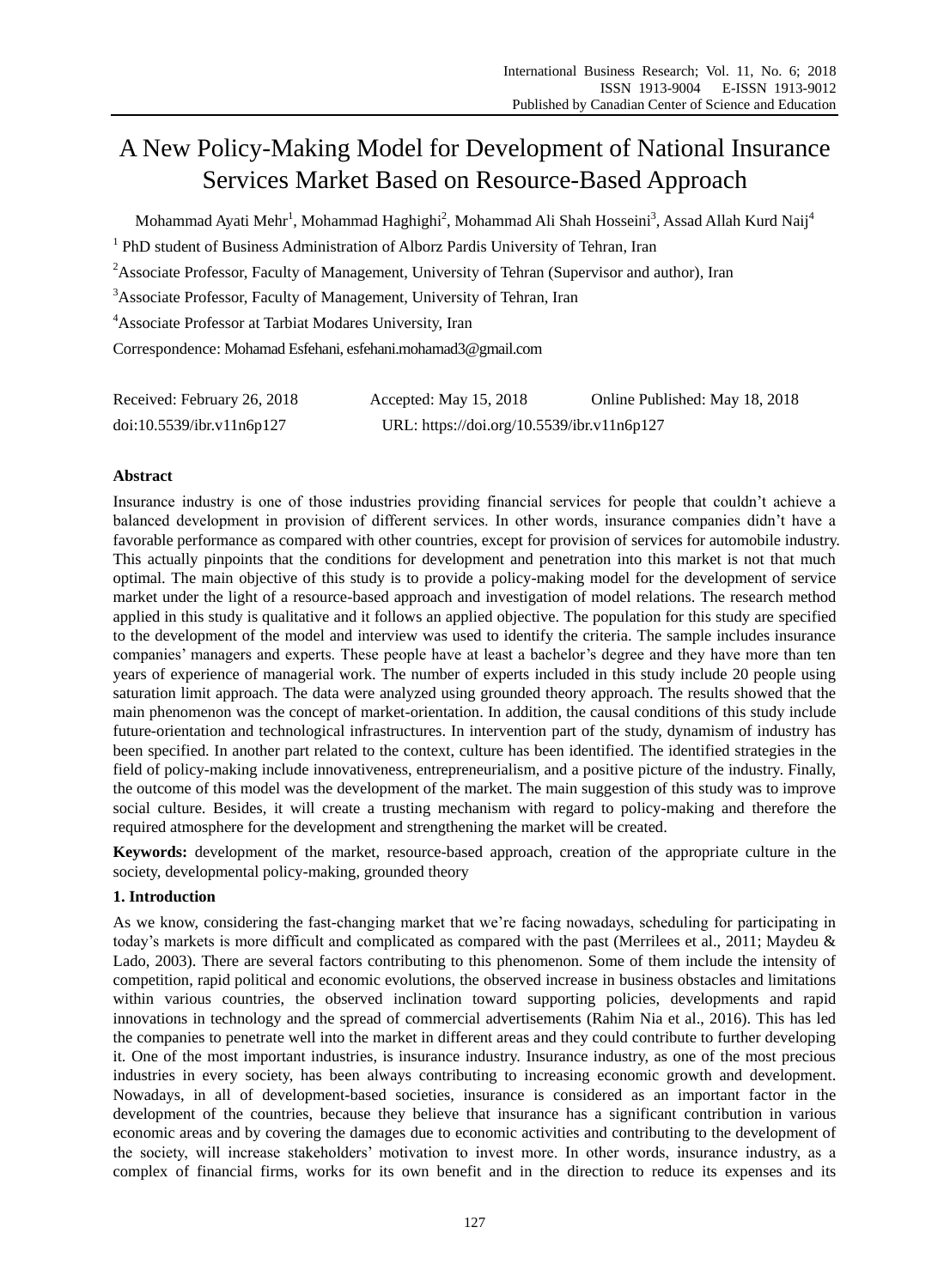performance is optimized to the extent that it provides the most services with minimum expenses that will lead to rapid development in the society. In the current market, companies are faced with a stressful situation and they are looking for profitability and increasing their market share through maintaining and optimizing sales. Company's stability is dependent upon its capabilities in generating superior value for market. Resource-based perspective means that competitive advantage could be realized through resources. In order to be successful in this potential market, these companies should effectively employ both their tangible and intangible assets, provided that these resources would be valuable to be scarce, difficult to be copied, be exclusive and in addition will provide stable competitive advantage and will enhance company's performance (Velean et al., 2014; Theodosiou et al., 2012; Olimpia and Racela, 2014; Alpkan et al., 2012). One of the most prominent problems in insurance industry is the lack of balanced development within various parts of the market. The insurance market in Iran is afflicted with a structural weakness in policy-making for market development; that's why this industry was successful in the field of automobile insurance for instance; however, the same insurance companies are facing severe problems in developing its market the field of treatment insurances and accidents. Improper development of these parts is regarded as lack of suitable policy-making in insurance market; because it is insurance industry that plays an important role in most of the fields such as economic development and investments and occupational security and any decrease in market development in various field illustrates lack of understanding and cultural teachings in this field. Therefore, considering lack of sufficient public awareness toward insurance coverage, it's clear that we have problems in developing insurance market, especially in areas such as effective planning and policy-making. Thus, except for compulsory insurances like third-person, development of insurance in other fields such as life insurance, responsibility insurance, etc., it experiences a slow development. This decreased the penetration coefficient if insurance in Iran, compared with the average for global and regional countries. On the other hand, insurance's penetration coefficient which is expressive of the proportion between the produced insurance right and country's gross domestic product shows the tangible or intangible relationship between insurance industry's rate of activity and a country's economics. The insurance's penetration coefficient in 2009 was equal to 1.4. This coefficient for Middle East, northern Africa, Asia and the world is 1.6, 1.59, 6.2, and 7.49 respectively. Thus we can conclude that our country isn't in good condition with regard to this index. In addition, considering the growth experienced by insurance industry and development of insurance coverage, this will lead to creation of individual benefits for individuals within a society and various economic divisions; therefore, advertising policy-making should be strengthened in this industry. According to economic and social thoughts, the government should participate actively in developing the required culture of insurance and forming the necessary evolutions in order to develop insurance industry and services in the society. It's noteworthy that there isn't any similar study on the same topic, either within the country or abroad. Besides, there isn't any national or international research paper that would have investigated various dimensions of policy-making aimed at the development of insurance industry. Considering these points. The objective of this study is to provide a policy-making model following investigation of provided market policies within country's insurance industry. Thus, the value for insurance's penetration coefficient has been raised in the country and there is a possibility of faster movement toward the first rank in the region with regard to insurance's penetration coefficient.

#### *1.1 Theoretical Background of the Study*

Considering the increasing changes within economics and market in world domain as well as stagnation and other related problems in Iran, the development of the market for a particular product, whether a good or service, is really significant (Chen and Wang, 2010;Doz et al., 2001). Most of the producers of a good, are the suppliers of goods or providers of some kind of services; some of them have weighed various aspects of the task at first, but have encountered problems later as they attempt to develop their own market (Eric Shaw, 2012). Identification of changes in market needs and the demands made for it in different markets has contributed to implementation of market development strategy alongside continuation of economic competition (Suh & Kim, 2014)/ the main purpose behind market development is to achieve higher levels of performance in those markets. In fact, by developing their own market, companies will be able to make use of the existing opportunities in the new markets or they'd be able to identify gaps and fill them. Thus, understanding market development strategic models will help these companies' policy-makers and planners to codify their own competitive strategies more consciously (Masrek & Jusoff, 2009; Seyedhosseini et al., 2016; Hsiu-Fen & Chang, 2017) policy-making in market development is more pronounced and possible in macro fields of the country and mother organizations like Central Insurance. Iran's Central Insurance and Iran's Ministry of Economics can easily contribute to the development of insurance market in Iran and increase its penetration. The thing that should be taken more seriously, is the public use of insurance and public's understanding of advantages of insurance; this needs creation of stable resources in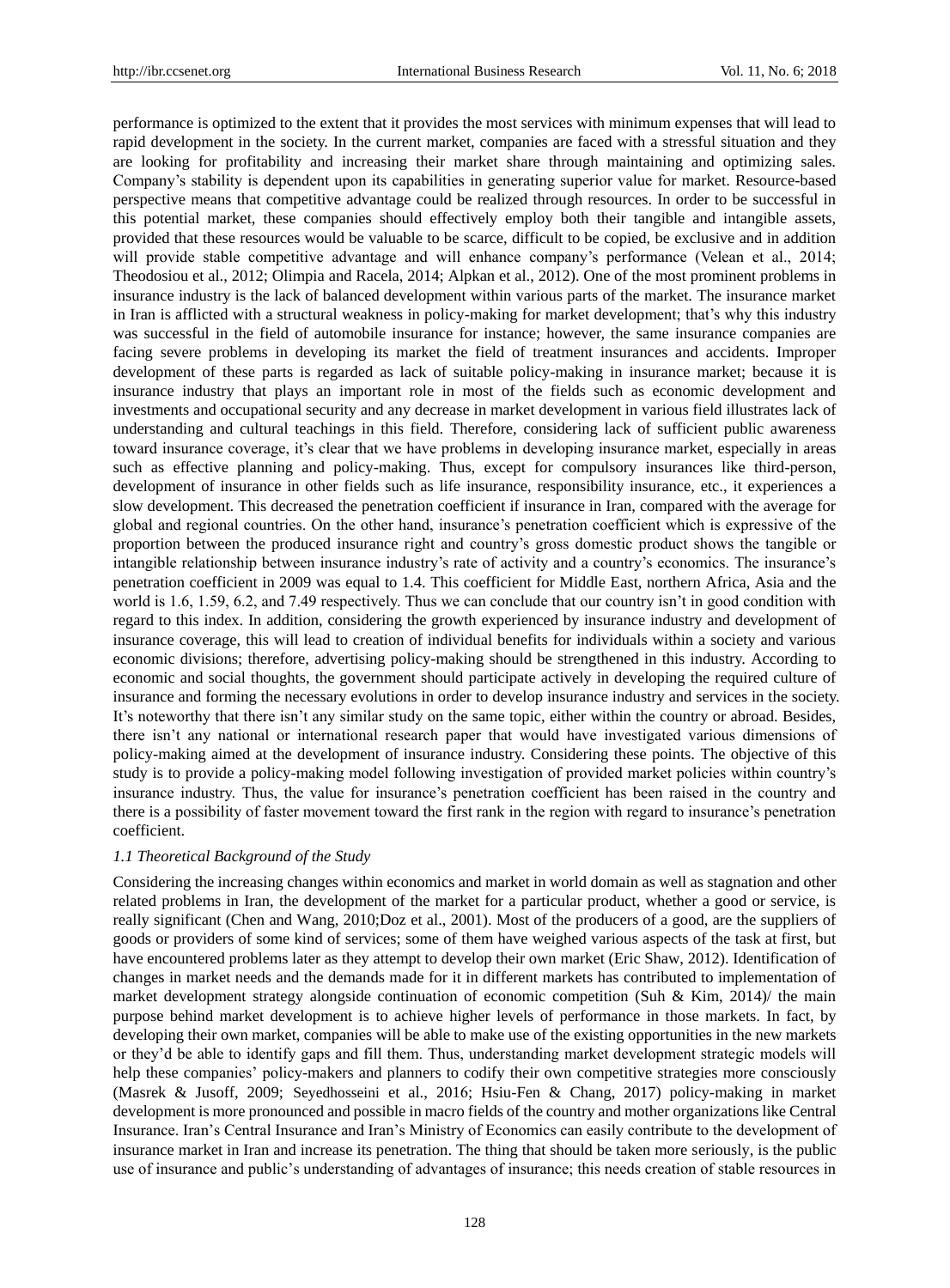insurance industry and coordination between different organizations. For instance, broadcasting organization will have a major contribution in improving the trust atmosphere and heightening people's awareness.

Most of the problems encountered with regard to the developments incurred in the development of the market is lack of sufficient information regarding national insurance industry in less-developed countries. In fact, the more we attend to perceived values for customers, the necessary conditions for market development will be met and this is one of the necessary requirements in Iran's market. With regard to policy-making, coordination and attracting market's resources is another issue that can prevent us from redundancy and this will lead to heightening efficacy and better policy-making performance in the market.

#### *1.2 Experimental Background of the Study*

Fabian Eggers et al. in their study in 2017 attempted to investigate the role of technology in improving market and businesses. This study showed that implementing strategic orientations like entrepreneurialism will improve company's performance and increase market development. On the other hand, information technology, especially social networking websites is capable of providing the necessary context for nosiness companies. Komarova and Velthius (2017) investigated the market development mechanisms in emerging markets. In this study, the researchers referred to the existence of financial capacities with regard to the development of local businesses. In fact, in order to develop local markets and attain its related benefits, we should focus more on supporting capacity. O'Cass, Aron, and Heirati (2015) in teir study entitled as "an investigation of the relationship between marketing mix and capacities to concentrate on the customer to achieve the best performance for new products in the market", attempted to investigate the same relationship. The results of this study show that it's better for market-oriented companies to invest more on their marketing attempts, brand name and customer relations and this will consequently lead to higher new product performance and higher company's capacity in achieving product success. Bo Rundh (2015) investigated international markets development in small and medium-sized businesses. In this study, the researcher suggests that market development requires proper alienation of company in various parts to achieve success in international markets, especially through improving performance and export behaviors. Therefore, due attention to business development will facilitate financial performance and a positive change in business companies through making use of international opportunities. Alessandra Cssar et al. (2013) have investigated the impact of trust in market development. This study declared the need for trust in order to develop markets, especially those countries that have passed civil wars and local unrests. This study has been conducted among 426 people for investigating the factors affecting economic development; the researchers suggest that legislation and policy-making has a significant impact on developing market for the companies and increasing market activity. In another study by Zhang and Wu (2013), the relationship between social capital and development of the new market was investigated by considering the mediating role of companies' recognition power. This research has been implemented among high-technology companies in China. The results show that trust and power are among those powerful factors influencing the relationship between social capital and new product development. Those companies who will be able to identify market gaps, will be more successful. Ishtiaq Mahmood et al. (2012) investigated the impact of applying innovative opportunities in Taiwan markets on market development. The researcher found that considering the limitation of the resources, purposefulness in applying innovations, will enhance innovation culture; i.e. focus on innovation will provide the necessary context for companies to develop their own market. Eric Shaw (2012) investigated marketing strategies by focusing in market development approach. The researcher found that managers' approach in designing business strategies will provide more success for the businesses; this, the researchers attempted to consider manager's attitude for developing and strengthening market and it made use of business strategies in order to better orient market development.

#### **2. Methodology**

This study follows a qualitative approach and it makes use of systematic grounded theory as the research technique. Grounded theory is a kind of qualitative research method which attempts to identify concepts, themes and finding the relationship between data through organizing them and then provides a theory based on the data (Bazargan, 2008).This systematic grounded theory armpits to provide a model with an integrated approach. First it tries open coding, then closed and finally selective. In other words, this study is considered as heuristic based on its nature and is applied considering its purpose.

The population for this study includes marketing and policy-making experts in insurance industry. These people do have active participation in insurance companies as well as university contexts. The experts participating in this study were quite experiences in the field of penetrating into the market and policy-making. These people had been the manager if insurance companies and were in charge of marketing initiatives for at least three years. In fact the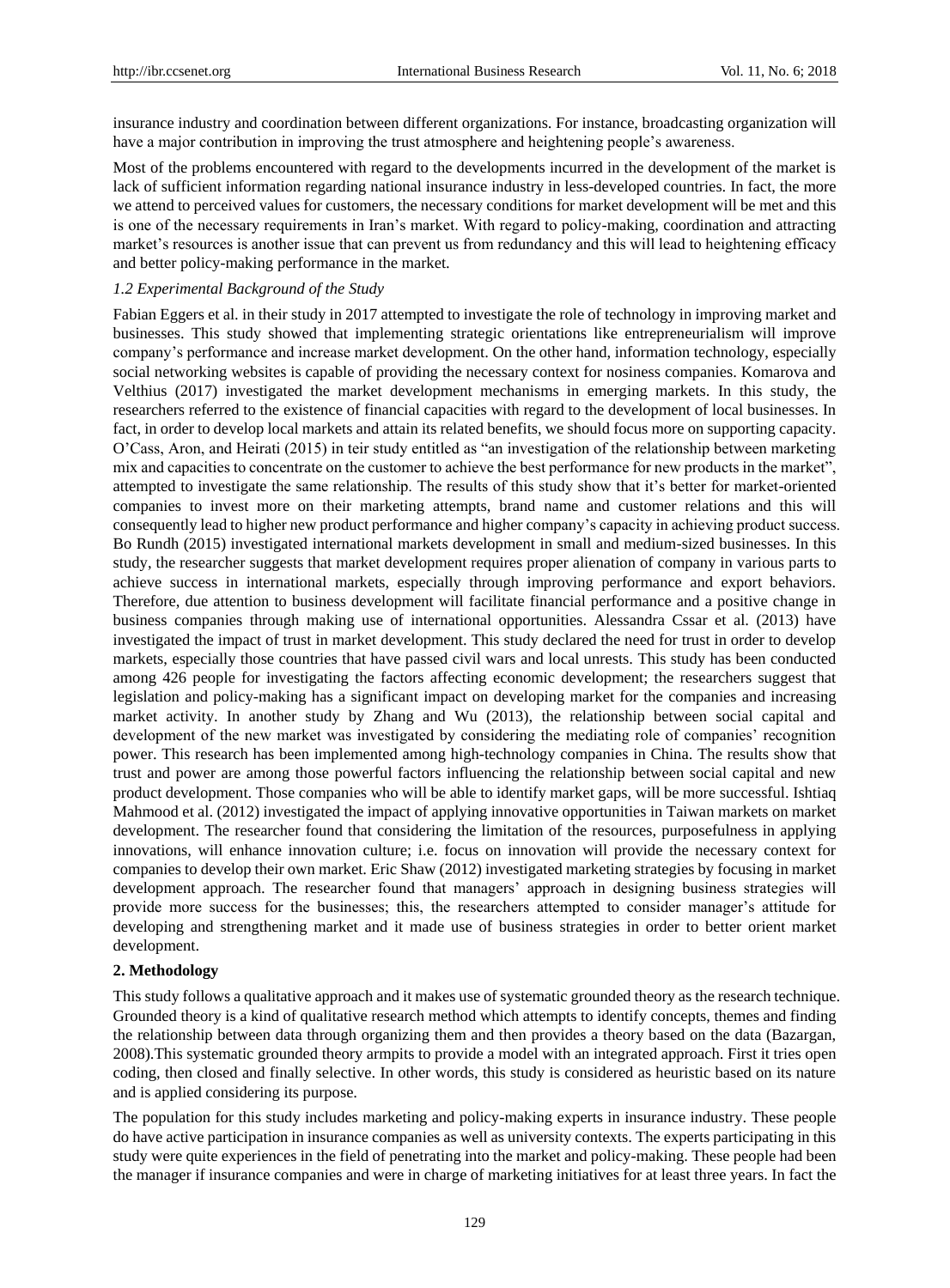selected people were both academically educated in marketing and policy-making and also had relevant occupational experiences. These people were selected through purposed sampling and based on the criteria mentioned by the researcher; then, using snowball sampling method, the researcher tries to increase the number of interview participants of the study. Undoubtedly these selected people were among the informed individuals in the field of developing the market for insurance industry. This sampling has been continued to the point that the researcher attains sufficient data. Considering these information, 14 interviews were done and in order to improve validity and becoming confident in the sample, five more interviews were done. The interview was a deep one and as it was said, from the  $10<sup>th</sup>$  interview onward, the received data were repeated; but to make sure, the interviews continued toll 19<sup>th</sup> interview and from 14<sup>th</sup> interview on the data were completely repeated and they have reached saturation. Data collection has started from July, 2017. The interview began with questions regarding "influential factors on the drivers of market development through policy-making approach in insurance market" (open interview) and the rest of the questions were optimal. All the interviews were recorded and were analyzed many times in order to extract the main points.

# *2.1 Reliability and Validity*

Reliability refers to the adjustability of research findings. Reliability fo interviews is assessed in several stages like interview situation, transcription and analysis. Validity refers to the way the interviewer conducts the interview and asked question. In validity of transcription, we should be conscious with regard to intra-coder validity during typing texts by two people. Another method to assess the validity of the analysis, is during the categorizing stage and noticing the reported percentages by the two coding people (Bowen & Bowen, 2008).

a) Calculating inter-coder reliability: in order to calculate inter-rater reliability, some of the interviews were selected as examples and each of them will be coded separately by two coders. Then the generated codes will be compared with each other. in order to analyze the stability researcher's coding procedure, test-retest method is used. Those codes similar are specified as congruent and those dissimilar ones are specified as incongruent. The method for calculating inter-coder reliability by the researcher in two different time intervals is like this (Kowal, 1996):

the percentage of inter – coder reliability = 
$$
\frac{number\ of\ congruences \times 2}{tot1\ number\ of\ codes} \times 100\%
$$
 (1)

The results of these coding procedures are shown in Table 1.

| No. | <b>Name</b><br>-of<br>interview | the Total number of Number<br>codes | of<br>conformities | <b>Number</b><br>ot<br><i>inconformities</i> | Inter-coder<br>reliability |
|-----|---------------------------------|-------------------------------------|--------------------|----------------------------------------------|----------------------------|
|     |                                 | 86                                  |                    |                                              | 79%                        |
|     | P9                              | 79                                  |                    |                                              | 78%                        |
|     | total                           | 165                                 |                    | 48                                           | 78%                        |

Table 1. calculation of inter-coder reliability

As it can be seen in table 1, total number of codes registered by the researchers for 165, the total number of conformities between the codes was equal to 65 and total number of inconformities in these two times is equal to 48. Inter-coder reliability of this research was equal to 78% for the interviews. Considering that this reliability is more than 60%, reliability of the codes is validated (Khastar, 2009).

# Validity of the interviews

Three criteria of being authentic and validity (beleivability), transferability, and confidence were considered (Khastar, 2009). The following initiatives were taken to achieve each of these criteria:

**Validity:** the researcher has increased the validity of research data by putting sufficient time, validation of research procedure by eight experts, using two coders for coding samples of interview for making sure about the similarity of perspectives among coders, using tangible and measurable questions like writing down the range and having reminders in excel forms.

Transferability: in order to make sure with regard to transferability of research results, three experts in the area of market development that didn't participate in the study, were consulted with regard to research findings.

In all stages of work and in order to create confidence, all the details of the research and notes were recorded.

# **3. Data Analysis**

The first step: open coding

Primary coding: in this step, all the key points in the interviews get a title; then all these titles are put in Table 2.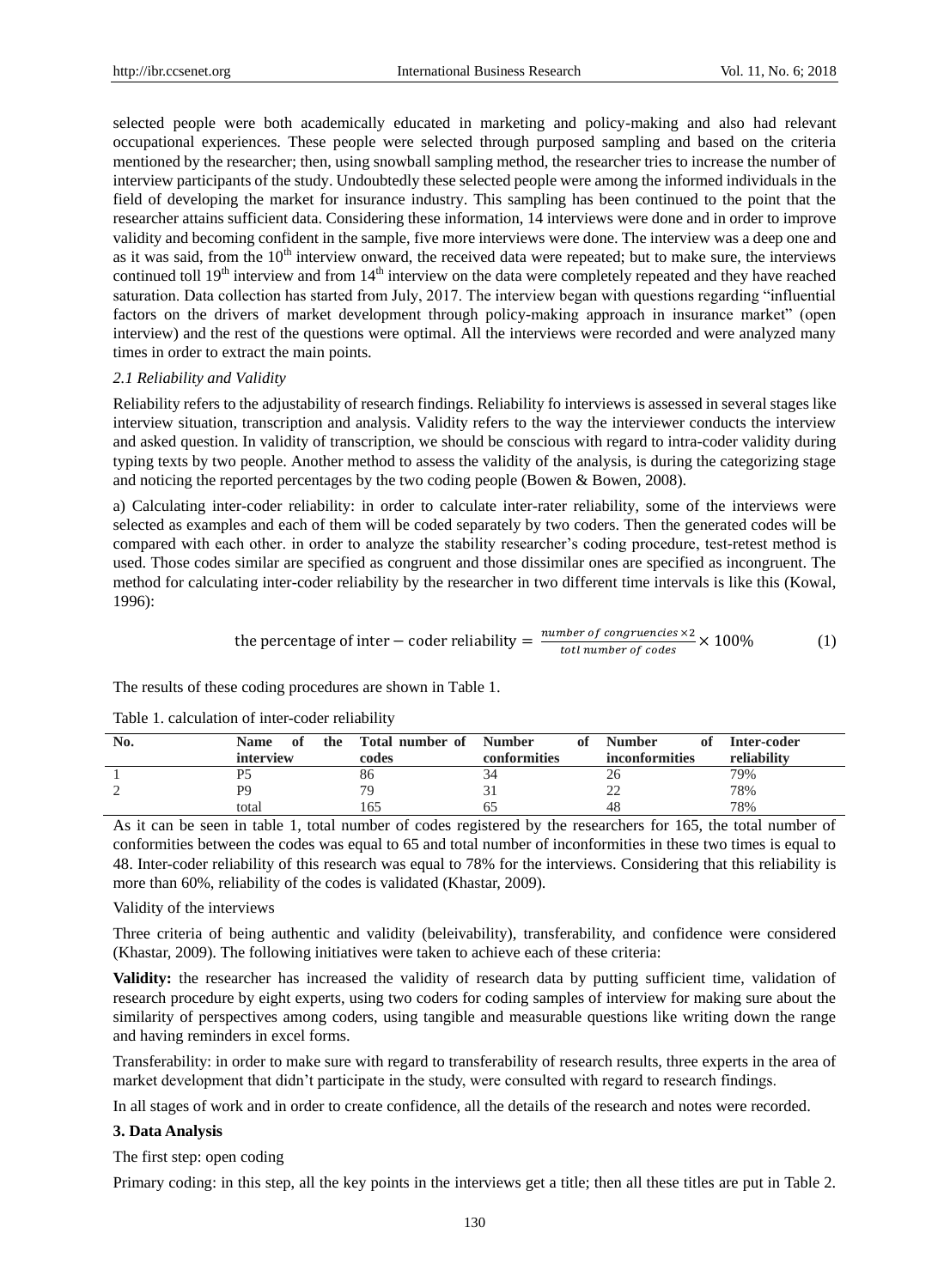It's noteworthy that some samples of interviews are included here for looking at the way interviews are primarily coded.

Table 2. primary coding

| <b>Interview question</b>                                                                                                                                                                     | Sample interview response                                                                                                                                                                                                                                                                                                                                                                                                                                                                                                                                                                                                                                                                                                        | <b>Primary codes</b>                                                                                                                                                                                                                                                                                                        |
|-----------------------------------------------------------------------------------------------------------------------------------------------------------------------------------------------|----------------------------------------------------------------------------------------------------------------------------------------------------------------------------------------------------------------------------------------------------------------------------------------------------------------------------------------------------------------------------------------------------------------------------------------------------------------------------------------------------------------------------------------------------------------------------------------------------------------------------------------------------------------------------------------------------------------------------------|-----------------------------------------------------------------------------------------------------------------------------------------------------------------------------------------------------------------------------------------------------------------------------------------------------------------------------|
| In your opinion, what are<br>the contributing factors<br>in the development of<br>market<br>in<br>insurance<br>industry?                                                                      | I think that having organized procedures followed by<br>insurance companies with regard to market planning will<br>be a good context for influencing the market to achieve<br>strategic objectives in the market. Therefore, continuation<br>of investment with regard to attaining objectives will be<br>an important guarantee in proper orientation in getting<br>market share and market development. In addition,<br>specifying strategic objectives will be important for<br>companies' success and will guarantee our success.                                                                                                                                                                                            | - Commitment toward investing in<br>strategic objectives and continuity<br>of investment<br>- having organized procedures with<br>regard to business objectives                                                                                                                                                             |
|                                                                                                                                                                                               | I think that for classifying the requirements of successful<br>development; we need to have a general look and identify<br>inter-organizational and intra-organizational factors in the<br>development of the market. Intra-organizational factors<br>include human resources and updated technologies that<br>could help the company strengthen itself and it will be<br>used as an important leverage in optimizing activities<br>targeted at penetrating into insurance market. On the<br>other hand, external influential factors include<br>competitors and customers. Therefore, if these factors<br>wouldn't be considered in market development, the<br>company wouldn't be efficient in today's markets."               | Regard<br>for<br>intra-organizational factors<br>like<br>focus<br>on<br>human<br>resources'<br>requirements<br>and organizational<br>technologies which are considered<br>important<br>for<br>market<br>as<br>development.<br>Regard<br>for<br>$\sim$<br>environmental<br>competitors, customers and their<br>need analysis |
|                                                                                                                                                                                               | "Attempting to strengthen brand in competitive markets<br>through considering environmental variables and factors                                                                                                                                                                                                                                                                                                                                                                                                                                                                                                                                                                                                                | Optimal brand image and<br>increasing brand awareness<br>in                                                                                                                                                                                                                                                                 |
| What dimensions had the<br>insurance<br>company<br>considered?                                                                                                                                | will facilitate market development for your company."<br>"Our company will first commence upon surveying and<br>analyzing the market of field of activity and we will<br>perform need analysis accordingly."                                                                                                                                                                                                                                                                                                                                                                                                                                                                                                                     | competitive markets<br>Market need analysis                                                                                                                                                                                                                                                                                 |
|                                                                                                                                                                                               | "Our company is looking to identify its customers' needs<br>as the most important asset and it will attempt to gain<br>customer satisfaction through providing products that will<br>match their needs."<br>"One of the strategic objectives of our company is<br>consideration of market share and it attempts to increase<br>its own market share. Therefore, it attempts to provide<br>distinguished and exclusive products and services and<br>increase the domain of its products. This will be only<br>feasible through supporting new ideas provided by<br>employees"                                                                                                                                                     | Continuous customers' needs<br>$\overline{\phantom{a}}$<br>analysis<br>$\equiv$<br>Consideration for innovation<br>in products and services<br>Increasing pioneering in the<br>market spirit<br>Supporting employees' ideas<br>$\overline{\phantom{a}}$<br>Aggressiveness in market<br>$\overline{\phantom{a}}$             |
| If you'd like to express<br>your<br>weaknesses<br>in<br>market development and<br>increasing<br>your<br>penetration<br>the<br>into<br>market, what are the<br>disregarded<br>most<br>aspects? | "Incapability in creating higher value in delivered<br>services and products, compares with the competitors, is<br>one of the problems observed in this domain. Those<br>companies who are participating in markets like<br>insurance industry quickly attempt to copy each others'<br>ideas without considering copyright. This will reduce our<br>capabilities for participating in competitive markets."                                                                                                                                                                                                                                                                                                                      | Creating value for customers<br>$\overline{\phantom{a}}$<br>at the time of providing products or<br>services<br>Consideration for innovation<br>$\overline{\phantom{a}}$<br>and its maintenance                                                                                                                             |
|                                                                                                                                                                                               | "Consideration for chance is one of those issues prevalent<br>among our managers. That's while this topic lacks<br>application in acquiring market development<br>"In our company, the designed structure isn't capable of<br>responding to environmental changes and it looks for<br>increasing its speed and capability in adjusting itself to<br>environmental changes. Considering my studies, the<br>existence of structures called agile structures will<br>facilitate responsiveness and changing the environment.<br>That's while the organizational structures we're using<br>nowadays are facing severe problems with regard to<br>speeding up information current, working knowledge and<br>organizational decisions. | Disregard for chance<br>The ability to adjust with the<br>environment<br>Inter-task coordination in the<br>organization<br>Agile structures<br>$\blacksquare$                                                                                                                                                               |

Secondary coding and forming the concepts: In the next stage, because of the multiplicity of primary codes, they will be transformed into secondary codes or categories (primary codes will be included in similar categories).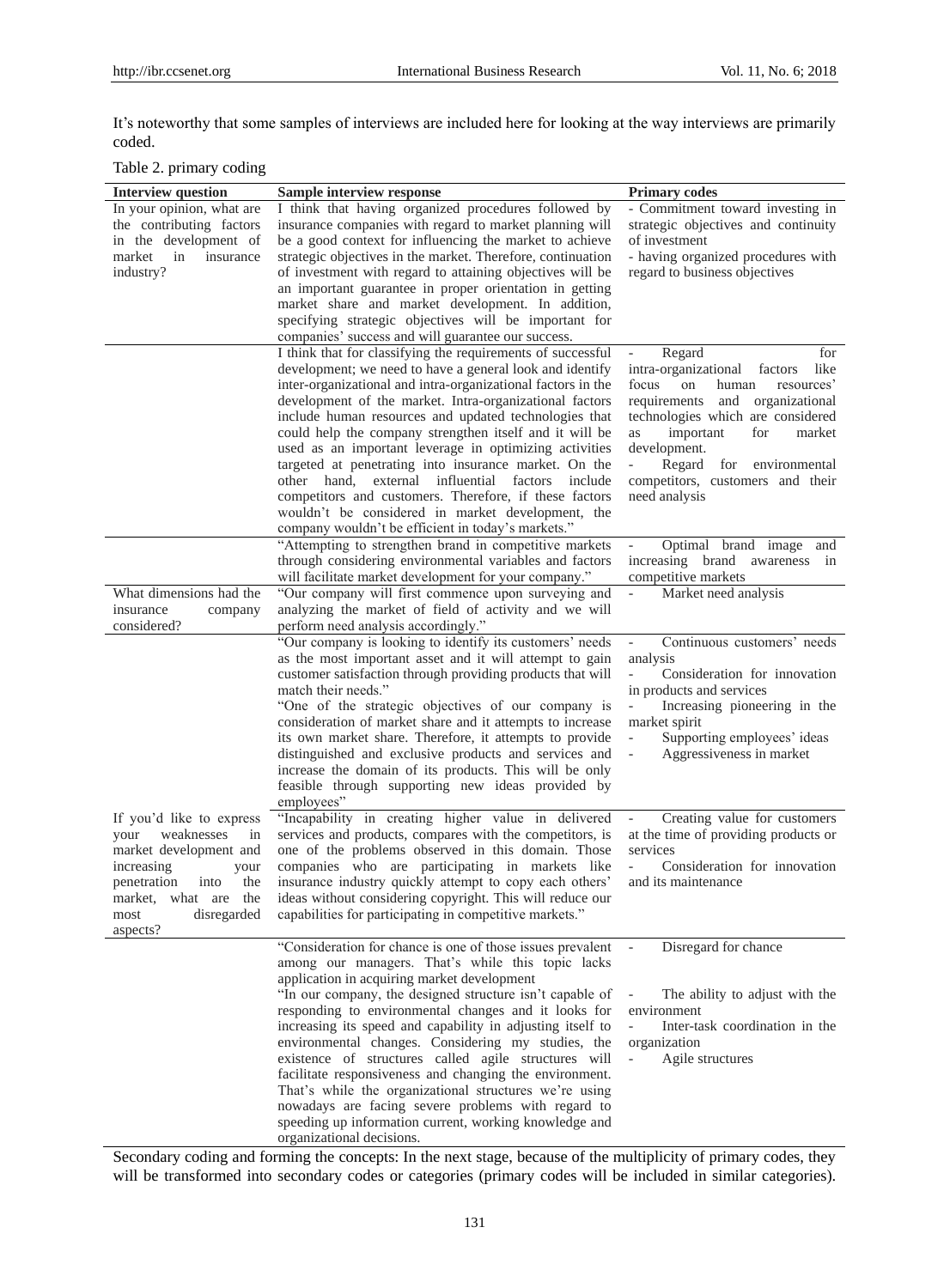Multiple secondary codes will be transformed into one conceptual code. Table3= 3 provides the results of open coding based on secondary codes and categories.

# Table 3. transforming open codes into secondary concepts

| Concepts and open codes                                                           | <b>Categories</b>                                                        |
|-----------------------------------------------------------------------------------|--------------------------------------------------------------------------|
| Motivating the public                                                             | Public acceptance of insurance                                           |
| Incentive plans for using insurance                                               |                                                                          |
| Creating the need in the society                                                  |                                                                          |
| Extra coverage in case of acceptance of the insurance plans                       |                                                                          |
| Improving technological infrastructures and consideration for the use of them     | Improving technological infrastructures in marketing                     |
| in order to relate with the customer                                              |                                                                          |
| Using cloud computing systems for improving initiatives                           |                                                                          |
| Using customer relationship systems                                               |                                                                          |
| Speeding up customer relationship                                                 |                                                                          |
| Creating supplementary insurance plans                                            | Understanding public needs                                               |
| Supplying public's general concerns                                               |                                                                          |
| Favorable coverage services for the public                                        |                                                                          |
| Regard for insurer's concerns                                                     |                                                                          |
| Strategic outlook                                                                 | Macro perspective in insurance industry                                  |
| Focus on achieving long-term competitive advantage                                |                                                                          |
| Commitment toward long-term investment and being patient                          |                                                                          |
| Provision of coherent rules with regard to representatives                        | Regard for legal mechanisms                                              |
| Organizing quick follow-up approaches                                             |                                                                          |
| Creation of dispute resolution committee for speeding up resolving customers'     |                                                                          |
| complaints                                                                        |                                                                          |
| Regard for ethics in insurance industry                                           |                                                                          |
| Being important for the company                                                   | Planning long-term objectives in insurance industry                      |
| Self-awareness with regard to accessible resources and how they are               |                                                                          |
| distributed                                                                       |                                                                          |
| Increasing customer's awareness                                                   | Improving society's understanding                                        |
| Teaching human resources                                                          |                                                                          |
| Improving insurance culture within socity                                         |                                                                          |
| Provision of financial incentives for creating the desirable culture of insurance |                                                                          |
| Using national media in creating the necessary culture                            |                                                                          |
| Improving positive attitude toward insurance                                      |                                                                          |
| Creation of insurance incentive plans in less-developed regions                   |                                                                          |
| Focus on performance standards                                                    | Standardizing insurance procedures in the industry                       |
| Disregard for concepts like chance                                                |                                                                          |
| An organized procedure for development and improvement                            |                                                                          |
| Logical analysis of market framework                                              | Regular and comprehensive organizational framework in insurance industry |
| Reduction of environmental uncertainties                                          |                                                                          |
| Discovering and providing logical solutions for solving market problems           |                                                                          |
| Flexible organizational structure                                                 |                                                                          |
| Organizational self-efficacy                                                      | Entrepreneurship capacity in insurance industry                          |
| Competent human resources                                                         |                                                                          |
| Entrepreneurship capacities                                                       |                                                                          |
| Not getting used to current situation                                             |                                                                          |
| Identification of environmental opportunities                                     | Organizational opportunism                                               |
| Sagacity and intelligence in responding to market needs                           |                                                                          |
| speed in compatibility with market procedures.                                    |                                                                          |
| Creating a favorable brand image in the market                                    | Powerful brands                                                          |
| Social responsibilities                                                           |                                                                          |
| Regard for employee's status                                                      |                                                                          |
| Creating identity for the brand                                                   |                                                                          |
| The provided value in the market                                                  |                                                                          |
| Increasing accessible resources for the companies                                 | Ability to fundraise                                                     |
| Variety in ways for attracting capital                                            |                                                                          |
| Improving relationship with various investing departments                         |                                                                          |
| Provision of fundraising plans                                                    |                                                                          |
|                                                                                   |                                                                          |
| Development of intellectual capital                                               | Development of human resources                                           |
| Allocation of organizational resources for research and development               |                                                                          |
| department<br>Attracting organizational experts                                   |                                                                          |
|                                                                                   |                                                                          |
| Establishing knowledge management                                                 | Using organizational knowledge                                           |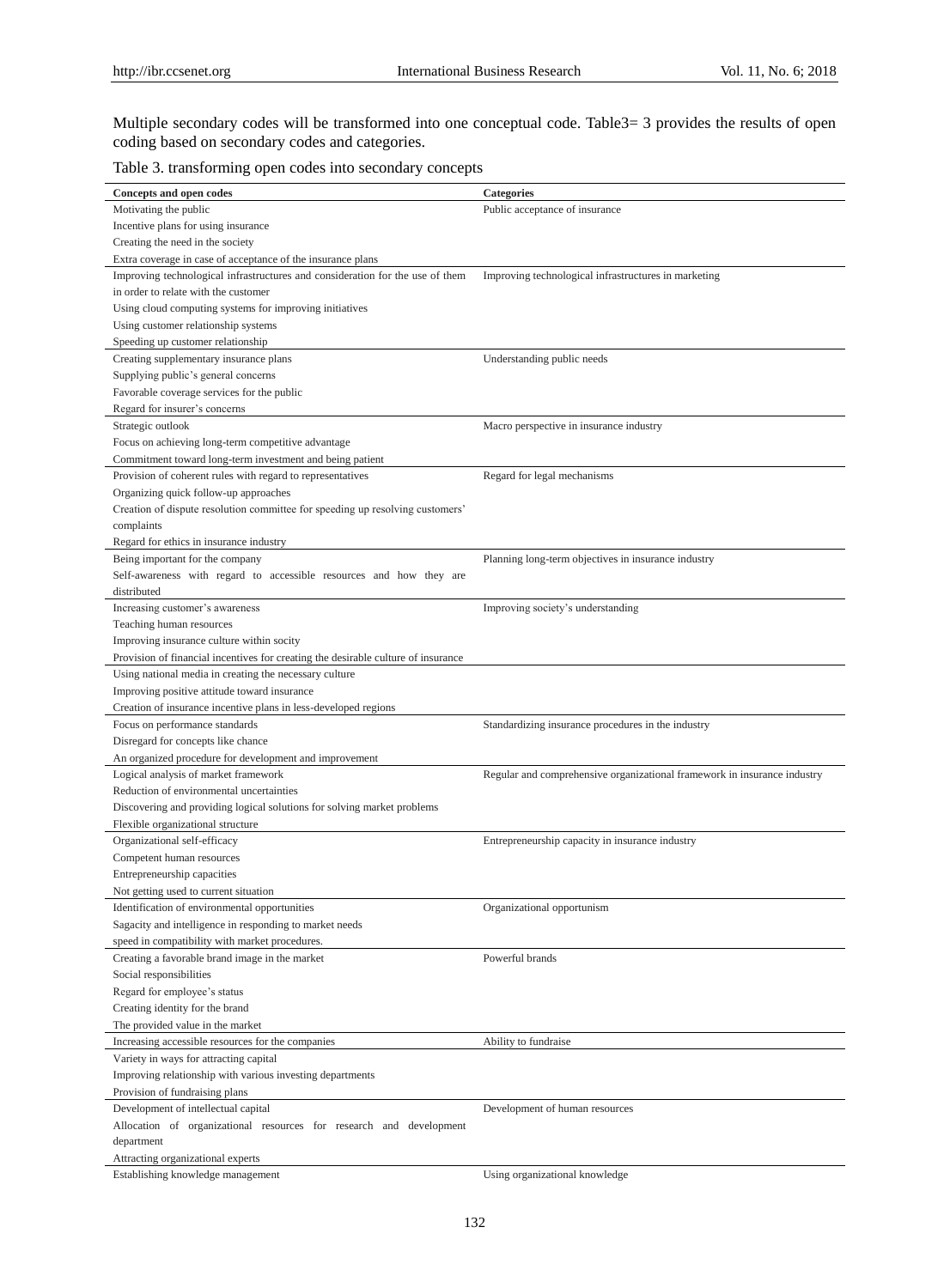| Creation of an open environment in the organization                             |                                                     |
|---------------------------------------------------------------------------------|-----------------------------------------------------|
| Speed in transferring the idea to service or product                            |                                                     |
| Holding brainstorming meetings                                                  |                                                     |
| Using technology-based systems                                                  | The penetration of information technology           |
| Focus on the technology                                                         |                                                     |
| Using modern technologies                                                       |                                                     |
| Investing in technology                                                         |                                                     |
| Provision of on-time and speedy services                                        | The quality of services                             |
| Concern for responding to customers' needs                                      |                                                     |
| Widespread services                                                             |                                                     |
| Higher access to insurance services                                             |                                                     |
| High number of insurance branches                                               |                                                     |
| Variety in providing services                                                   |                                                     |
| Covering insurer's expectations                                                 |                                                     |
| Competitiveness of insurance services                                           |                                                     |
| Facilitation of requests                                                        |                                                     |
| Relationship between various segments of the market                             | Coordination between various segments of the market |
| Strengthening relationship with different parts of service industries           |                                                     |
| The necessity for other parts of the industry to make use of insurance services |                                                     |
| The existence of administrational regulations in the industry                   |                                                     |
| Regard for ethical responsibilities in insurance industry                       |                                                     |
| Consistent pricing policies in insurance industries                             |                                                     |
| Selection of the target market                                                  |                                                     |
| Production, distribution and promotion of products                              |                                                     |
| Application of environmental information                                        |                                                     |
| Creation of market research team                                                |                                                     |
| Improving technical knowledge in marketing segment                              |                                                     |
| Creation of sustainable value                                                   |                                                     |
| Expansion of intelligence within organization                                   |                                                     |
| Inter-task coordination within the organization                                 |                                                     |
| Long-term focus on the market                                                   |                                                     |
| Change management                                                               |                                                     |
|                                                                                 |                                                     |
| Identification of customers' future needs                                       | Supplying customers' needs                          |
| Designing and providing products                                                |                                                     |
| Creation of superior value among customers                                      |                                                     |
| Applying customer relationship management                                       |                                                     |
| Continuous evaluation of brand's good reputation from customer's perspective    |                                                     |
| Codification of strategic objectives for customer brand                         |                                                     |
| Identification of value from customer's perspective                             |                                                     |
| Improving satisfaction and loyalty among customers                              |                                                     |
| Creation and maintenance of an information bank for customers                   |                                                     |
| Increasing customer's loyalty                                                   |                                                     |
| Identification of preferred points in the mind of future customers              |                                                     |
| Provision of favorable services for customers                                   |                                                     |
| Creation of value among customers                                               |                                                     |
| Analysis of current customers' preferred point                                  |                                                     |
| Fast responsiveness to market requirements                                      | Market analysis                                     |
| Following similar service industries                                            |                                                     |
| Consideration for risk                                                          |                                                     |
| Analyzing industry's growth                                                     |                                                     |
| Decoding insurers' behaviors                                                    |                                                     |
| Continuous search in the industry                                               |                                                     |
| Gathering information from dissatisfied customers                               |                                                     |
| Central insurance's increased support of insurance companies                    | Central insurance's guarantees                      |
| Commitment of insurance contracts in supporting central insurance               |                                                     |
| Clarification of central insurance's initiatives                                |                                                     |
| Justice in paying debts                                                         | Financial liabilities                               |
| Speeding up the process of paying possible damages                              |                                                     |
| Consideration for financial liabilities                                         |                                                     |
| Regard for the satisfaction of insurers with regard to paying the liabilities   |                                                     |

*3.1 Shaping the Main Categories*

After defining the categories, the next stage is structuring main categories of the theory that are included in Table 4.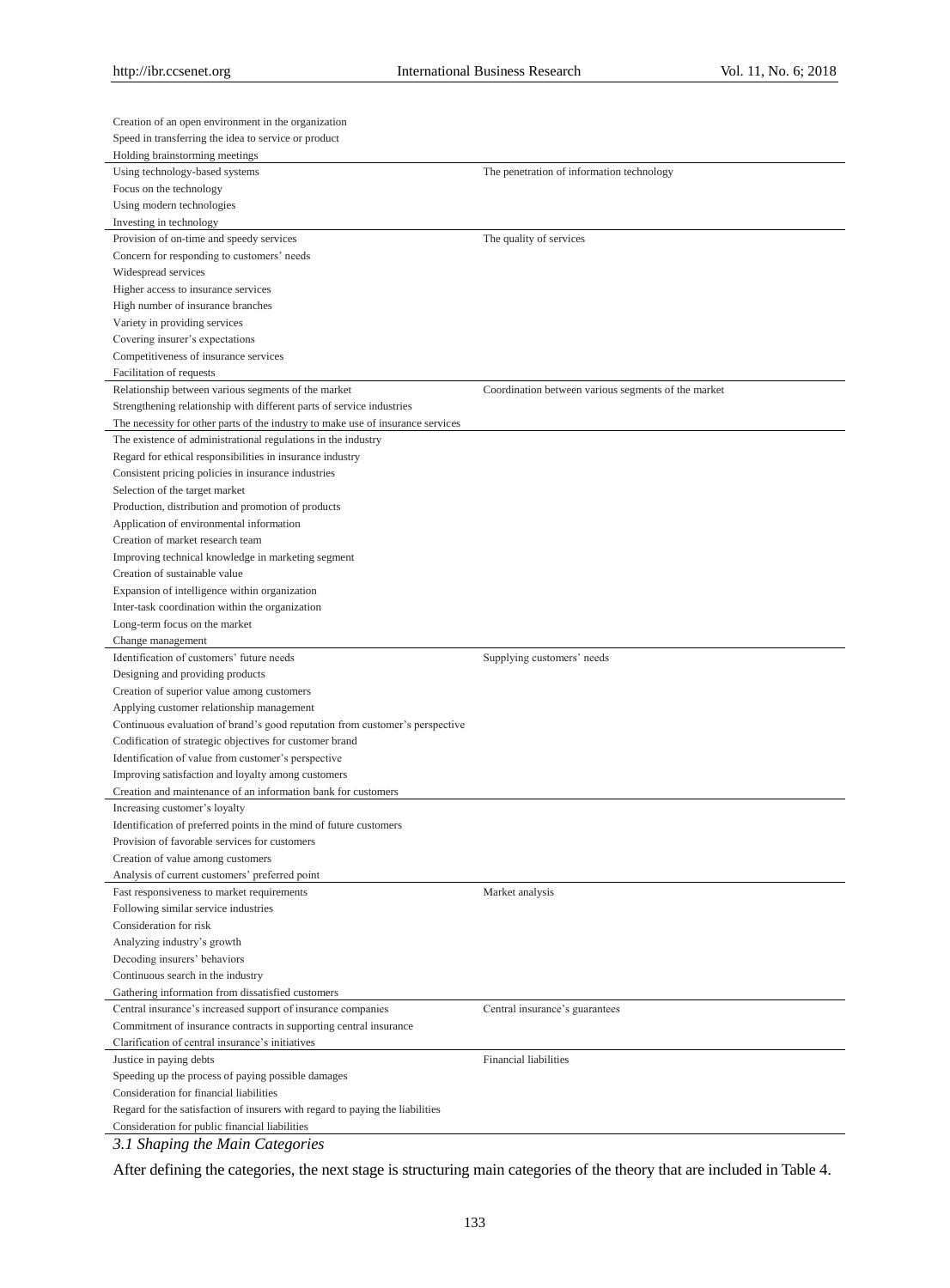#### Table 4. macro and micro categories

| Micro categories                                      | Category's code | General categories                           | Category's code |
|-------------------------------------------------------|-----------------|----------------------------------------------|-----------------|
| General acceptability of insurance                    | B1              | Market development                           | C <sub>1</sub>  |
| Understanding insurance's need                        | B <sub>2</sub>  |                                              |                 |
| Organizational perspective                            | <b>B</b> 3      | Futurism                                     | C <sub>2</sub>  |
| Long-term objectives                                  | <b>B4</b>       |                                              |                 |
| Penetration of information technology                 | B <sub>5</sub>  | Consideration for industry's infrastructures | C <sub>3</sub>  |
| Powerful brands                                       | <b>B6</b>       |                                              |                 |
| Entrepreneurship capacity                             | B7              | Entrepreneurialism                           | C <sub>4</sub>  |
| Organizational opportunism                            | <b>B8</b>       |                                              |                 |
| Improving understanding gained from society           | <b>B</b> 9      | Creating culture within society              | C <sub>5</sub>  |
| Standardizing industrial procedures                   | <b>B10</b>      | Industry's dynamism                          | C <sub>6</sub>  |
| Regular and coherent framework of the industry        | <b>B11</b>      |                                              |                 |
| Strengthening legalism in industry                    | <b>B12</b>      |                                              |                 |
| Capability of fundraising                             | <b>B13</b>      |                                              |                 |
| Development of organizational capitals                | <b>B14</b>      | Innovation-oriented                          | C7              |
| Applying organizational knowledge                     | <b>B15</b>      |                                              |                 |
| Favorable financial liability                         | <b>B16</b>      | Positive picture from industry               | C8              |
| Central insurance's guarantees                        | <b>B17</b>      |                                              |                 |
| The quality of favorable services                     | <b>B18</b>      |                                              |                 |
| Coordination between different segments of the market | <b>B19</b>      | Market orientation                           | C9              |
| Supplying customer demands                            | <b>B20</b>      |                                              |                 |
| Improving technological infrastructures in marketing  | <b>B21</b>      |                                              |                 |
| Market analysis                                       | <b>B</b> 22     |                                              |                 |

When a category was identified, the analyst is able to define it based on its features and particular dimensions. Through defining particular features of each category, we can specify that. The task of features in grounded theory is providing more details regarding each category.

# *3.2 Second Step: Axial Coding*

Axial coding comprises the second step of analysis in grounded theory. The objective of this stage is to establish a relationship between generated categories (in open coding stage). This will be done based on paradigm model and facilitates the task for theoretician. The basis of relating procedure in axial coding is the expansion of one if the categories (Dana'ee Fard et al., 2004). In Figure 1, axial coding is illustrated in the form of a framework.



Figure 1. axial coding based on the model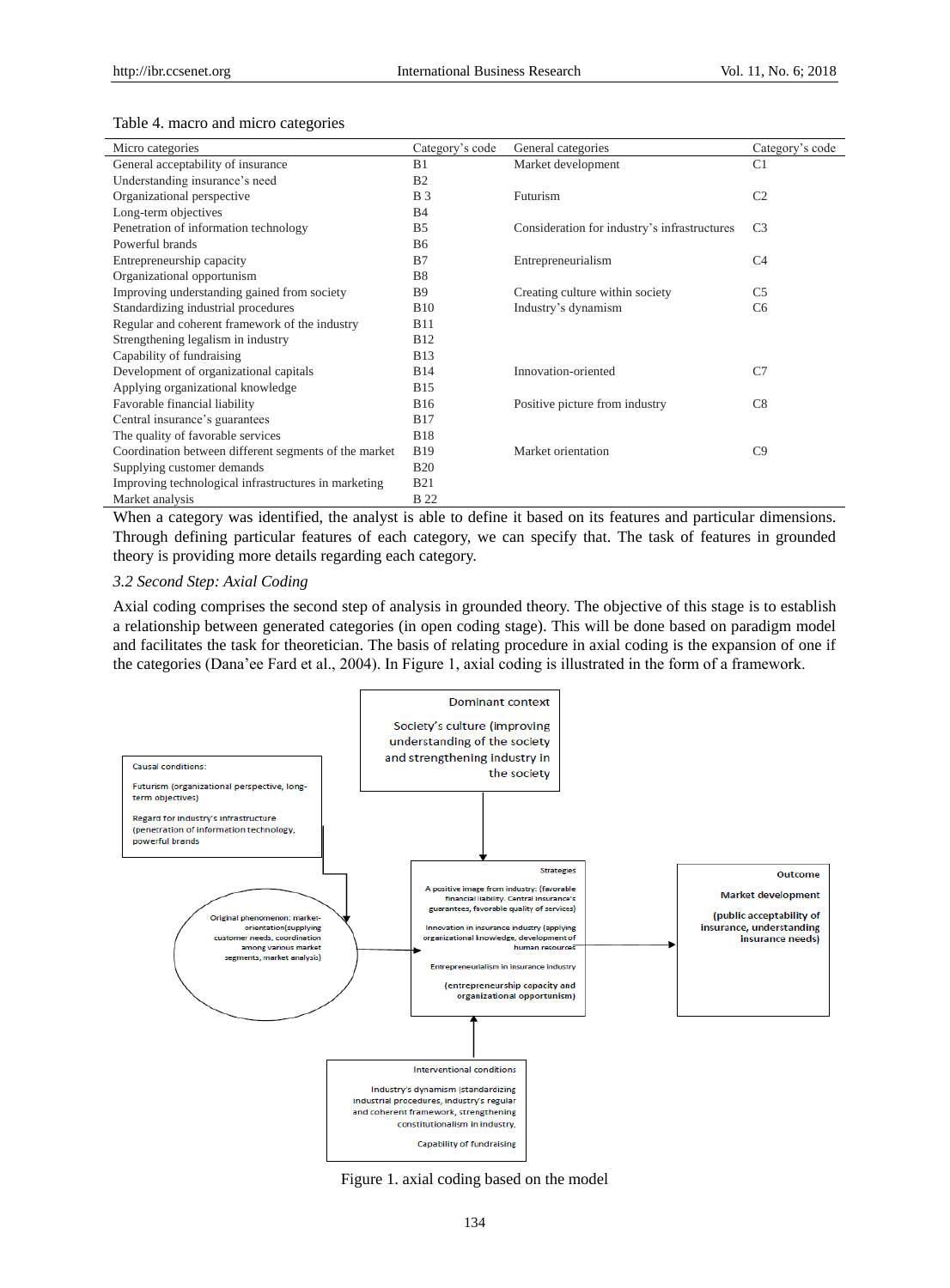# *3.3 Third Step: Theorizing Stage*

As it can be seen in figure 1, the topic of providing a model with regard to market development entails intricate relations; in fact, the causal conditions in this study include futurism which will create the necessary conditions for market development. Market orientation, will provide the necessary information regarding the positive picture of industry, innovation in industry and entrepreneurship in insurance industry that is known as model strategies. On the other hand, industry's dynamism is another factor contributing to the strengthening of strategies. On the other hand, the context of organization which is illustrative of society's culture will help to develop the market through the use of strategies and organizational strengthening.

# *3.4 Defining Model's Categories*

# 3.4.1 Market Development

It refers to the improvement of insurance industry with regard to business processes in the country. In fact, market development implicates balanced share and development within various active segments in insurance industry and within national markets. One of the challenging issues in developing the market, is developing a kind of balance that should be considered as a prerequisite for improving public acceptability and understanding the necessity of this industry for continuing economic, occupational and social activities by the companies. The following is taken from an expert interview:

"Undoubtedly, in order to improve economic indices in business market, we require a consideration toward triggering public acceptability with regard to the importance of insurance for economic activities. In case that policy-making in insurance industry requires creation of need and understanding for that, it will consequently increase public acceptability of various branches of insurance industry which will provide the necessary context for improving market development."

# 3.4.2 Society's Culture

The culture of each society shows the accepted values, beliefs and norms by those people living in it. In case that one branch of initiatives will be compatible with society's values, therefore, that branch will be most accepted by the public. According to one of the experts:

"An important issue to be considered in insurance industry, its society's culture. If society's culture is ready to accept insurance and insurance-related initiatives in branches like fire, natural events, etc., it will create the necessary atmosphere for improving prosperity of participation in insurance industry."

# 3.4.3 Industry's Dynamism

An important issue in market development that should be considered is the level of participation of that industry in the society. Dynamism shows activities, initiatives, investments and other similar issues in the society. According to one of the experts:

"If we'd like to have a growing market in insurance industry, its frameworks should be established beforehand; in other words, the necessary standards with regard to business processes should be established and codified. Legalism in the industry as well as capability of fundraising are other factors contributing to market development."

# 3.4.4 Entrepreneurialism

The ability to identify opportunities is the main ingredient of entrepreneurship and it has been investigated through many years by different companies and continuous identification of new opportunities in knowledge-based and technology-based companies can be a necessary competitive advantage:

"Our company has established a department called environmental scanning in order to improve the capability of identifying opportunities. The main objective of this section is increasing the purposefulness of initiatives by increasing new initiatives in competitive market and identifying the market that seems that it has been depressed recently."

# 3.4.5 Positive Image from Industry

Something that should be considered here is the public attitude toward insurance industry and companies will contribute to the formation of a positive image in the market through creating a trusting atmosphere. This image shows public's understanding with regard to the activities done in insurance industry in order to help various segments of the society. According to one of experts:

"Trust and ethics is a topic that should be considered in insurance industry with regard to as compared with the competitors market activities. In fact, if the main purpose of policy-making will be directing companies toward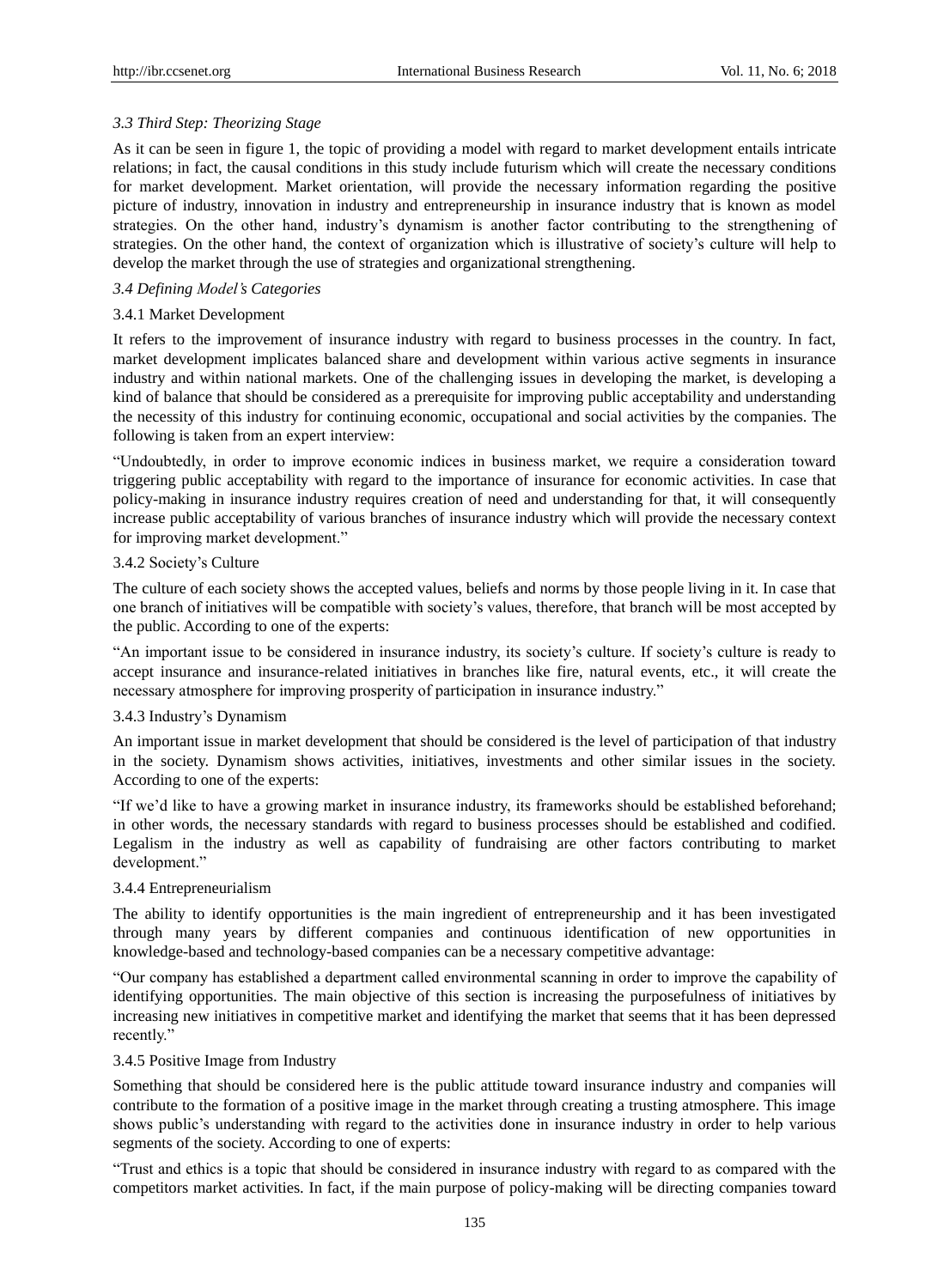consideration of ethics, this issue will facilitate creation of a positive image in the society. On the other hand, strengthening services and quality and increasing liability toward the resources is among those issues that will directly contribute to development of the market."

#### 3.4.6 Innovation-Orientation

It refers to the novelty of ideas, methods, structures, behaviors, theories, cultures, technologies, and skills. Innovation also refers to the knowledge bases that were used for creation of new products and transfer, production, and distribution services for the administration and management of the societies and various organizations. An expert says:

"Lack of capability in creating higher values in provided products and services for the customers, as compared with the competitors is one of the apparent problems in this area. Those companies participating in medicine production in markets similar to our industry, would quickly copy services and products through reverse engineering without considering copyright and this will preclude us from being capable of participating in competitive markets."

#### 3.4.7 Futurism

Futurist companies emphasize on the creation of sustainable competitive advantage in more than one period instead of realizing financial short-term expectations. According to one of the experts:

"Policy-making in companies have been always implemented considering the long-term outlook and it attempts to achieve its strategic objectives through applying a holistic look and equipping various departments."

#### 3.4.8 Industry's Infrastructures

Another issue that requires investment and attention in today's markets, is the company's technological infrastructures. In other words, it is the company's infrastructures that will orient activities and companies toward market and market orientation.

"Undoubtedly, companies need to develop their modern technologies in order to strengthen their marketing initiatives, gathering information and understanding needs. These technologies make it possible to gain a better understanding of the company's environment for determining the next strategies."

# 3.4.9 Market Orientation

Market orientation is an organizational culture with maximum efficiency and effectiveness which provides the necessary behaviors and performances for creation of superior values among customers and consequently it will result in continuous superior performance for the business. Narver and Slutter (1990) define market orientation as entailing three behavioral aspects including customer orientation, competitor orientation and inter-task coordination and two decision criteria including long-term focus and profitability. One of the experts says:

"I'm saying it for sure and for 100% that companies have disregarded their won market and they will never achieve their own strategic objectives and they will be discussed in this domain as the followers and none of them would be mentions as an influential brand."

# **4. Discussion and Conclusion**

Considering and strengthening the market, especially in the insurance domain is one of the important and key issues in improving and managing risk and investment in the society. Considering the functions of insurance in Iran, except for Third-person insurance, insurance industry was never successful in expanding its market. This fact validates the point that insurance industry hasn't been successful in improving its penetration and consistent penetration within different segments of the market. It seems that the macro strategies of insurance industry haven't been successfully implemented in this market and this endangered market's strengthening and development. This problem requires attention from different parts of the society toward policy-making in this domain in order to increase its penetration and market expansion. However, as it was said in the paper, the lower penetration rate observed in the society is not exclusively related to lack of good performance in insurance industry and insurance institutions. on the contrary, lack of optimal coordination among national; economic factors, weakness of insurance culture development, inappropriateness of insurance fees, lack of consideration toward the significance of insurance in having a healthy economics and finally the weakness observed toward effective policy-making and lack of widespread and awareness-increasing advertisement are among the factors contributing to slow development of this rate in Iran. Codification of appropriate strategies in this area requires positive macro perspectives toward insurance industry and coordination between different parts. Therefore, the main objective of this study was to provide a policy-making model for the development of national insurance services market. In this study, the researcher tried to make used of a qualitative approach for providing a proper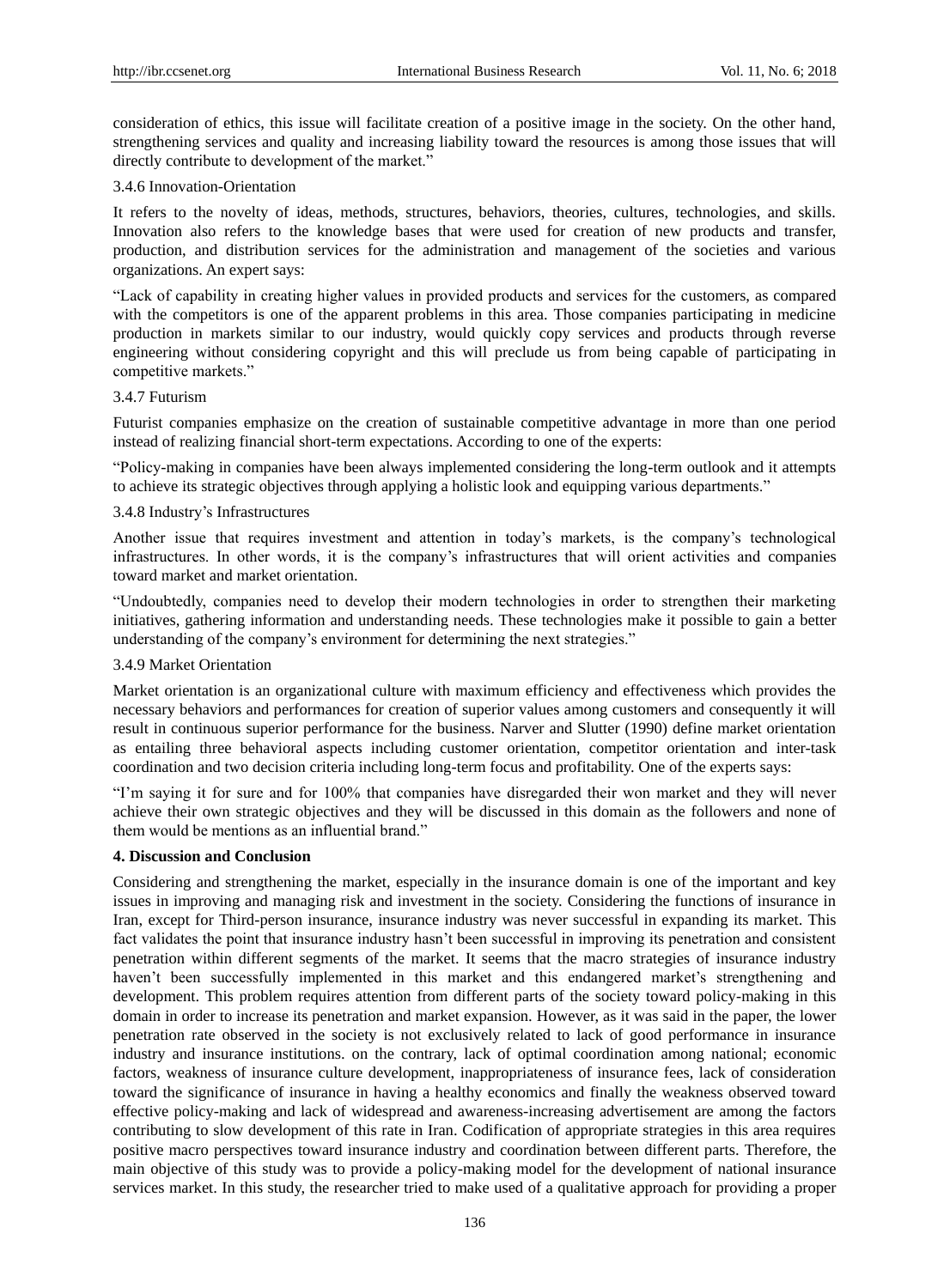policy making in order to penetrate into the market. One of the important parts for gathering fata that was considered as significant in this study was the topic of interview. The researcher could develop a final model regarding market development by using a grounded theory comprised of six parts. In fact, this model attempts to argue that market development is dependent upon strategies for the creation of a positive image, innovation orientation and entrepreneurship orientation. On the other hand. The strategies are influences by the main phenomenon, i.e. market orientation and intervening factors like dynamism of the industry and the context of society which is culture. Finally, the main phenomenon, being market orientation is influenced by organizations' futurism and industry's infrastructures. Eventually, this research suggests that insurance companies should attempt to clarify their own perspectives and long-term objectives specified in their planning initiatives and they also should consider powerful companies as well, so as not to waste their time and energy. In addition, it is suggested that we should use technology and web-based services for policy-making. Using cloud computing systems for speeding up, and using web-based systems for improving relationships are among t=other factors to be considered in this relationship. On the other hand, it is argued that using national potentials like national media will b effective in crating the necessary culture to make use of insurance and its advantages. In fact, using national television, using national capacities in providing incentives for using country's insurance and the necessity of that, increasing public awareness with regard to insurance mechanisms and coherent advertisement in social networking websites by central insurance to cover various branches of insurance are among other initiatives to be taken. Another recommendation is to use those injured and damaged people's experiences in order to create an awareness of insurance services and benefits and central insurance should have a more active role in this domain.

#### **References**

- Alessandra, C., Pauline, G., & Sam, W. (September, 2013). Legacies of violence: trust and market development. *[Journal of Economic Growth,](https://link.springer.com/journal/10887) 18*(3), 285-318. https://doi.org/10.1007/s10887-013-9091-3
- Alpkan, L., Mehmet, Ş., & Yüksel, A. (2012). Market Orientation, Ambidexterity and Performance Outcomes'. *Social and Behavioral Sciences, 41,* 461-468. https://doi.org/10.1016/j.sbspro.2012.04.056
- Bo, R. (2016). The role of packaging within marketing and value creation. *British Food Journal, 118*(10), 2491-2511. https://doi.org/10.1108/BFJ-10-2015-0390
- Chen, M. K., & Wang, S. C. (2010). The critical factors of success for information service industry in developing international market: using analytic hierarchy process (AHP) approach. *Expert Systems with Applications, 37*(1), 694-704. https://doi.org/10.1016/j.eswa.2009.06.012
- Doz, Y., Santos, J., & Williamson, P. (2001). From Global to Metanational: How Companies Win in the Knowledge Economy, Harvard Business School Press, Boston, MA.
- Eric, H. S. (2012). Reflections on The History of Marketing Thought. *Journal of Historical Research in Marketing, 1*(2), 330-345.
- Fabian, E., Isabella, H., Sascha, K., & Thomas, N. (April, 2017). Technologies That Support Marketing and Market Development in SMEs Evidence from Social Networks. *Technology and Innovation in Small Business: A Special Issue with Technovation, 55*(2), 270-302
- Hsiu-Fen, L., & Kai-Lin, C. (2017). Key success factors of international market development: An empirical study of the Taiwan bulk shipping industry. *Maritime Business Review, 2*(2), 79-98. https://doi.org/10.1108/MABR-09-2016-0025
- [Komarova,](http://www.tandfonline.com/author/Komarova%2C+Nataliya) N., & [Olav,](http://www.tandfonline.com/author/Velthuis%2C+Olav) V. (2017). Local contexts as activation mechanisms of market development: contemporary art in emerging markets. *Journal [Consumption Markets & Culture,](http://www.tandfonline.com/toc/gcmc20/current) 21*(1).
- Masrek, M. N., & Jusoff, K. (2009). The effect of information technology infrastructure flexibility on intranet effectiveness. *Computer and Information Science, 2*(2), 57-67. https://doi.org/10.5539/cis.v2n2p57
- Maydeu-Olivares, A., & Lado, N. (2003). Market orientation and business economic performance: A mediated model. *International Journal of Service Industry Management, 14*(3), 284-309. https://doi.org/10.1108/09564230310478837
- Merrilees, B., Rundle-Thiele, S., & Lye, A. (April, 2011), Marketing capabilities: Antecedents and implications for B2B SME Performance. *Industrial Marketing Management, 40*(3), 368-375. https://doi.org/10.1016/j.indmarman.2010.08.005
- Nima, H., & Aron O'Cass (2015). Supporting new product commercialization through managerial social ties and